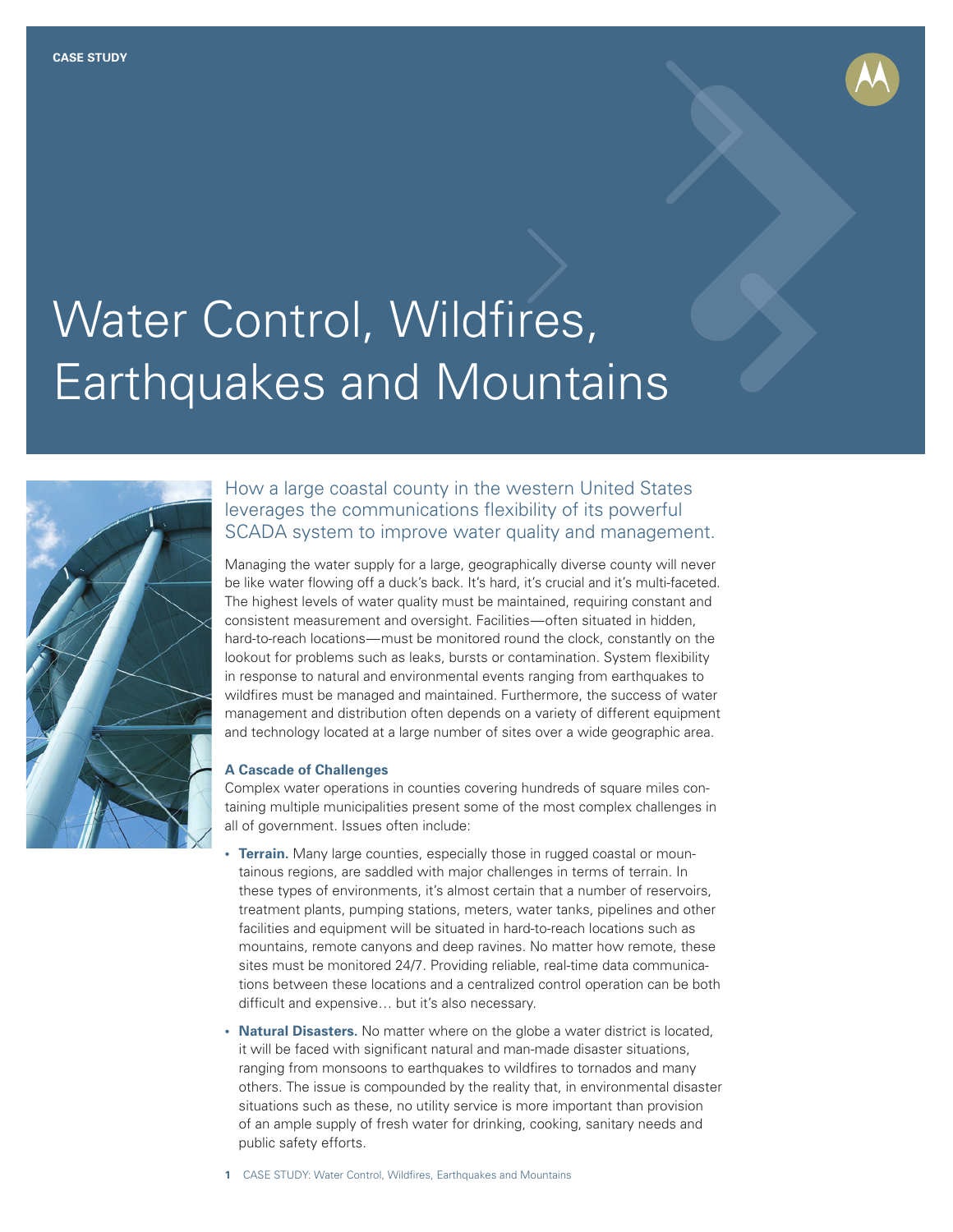

"The biggest challenge of all is communications flexibility. The solution must tie a multi-faceted system together in terms of monitoring, communications and networks."

**• Multiple Municipalities.** In many cases, large counties encompass a number of municipalities that rely on integration with county water systems and operations. It is crucial to coordinate and communicate closely with each community, an imperative often made more problematic by the fact that each entity is likely to have a different technology and communications system. County water operations must have networks and systems with the flexibility to communicate with these diverse technological systems and solutions.

#### **SCADA Solutions**

The continuous high-level of monitoring, data gathering and reporting on a large-scale water system isn't something that can be done manually. It's a job best performed with an advanced SCADA (Supervisory Control and Data Acquisition) system. SCADA solutions allow water systems managers to monitor, control and automate functions that help optimize water management and distribution operations. One successful example of the efficacy of SCADA systems can be seen in the water district operations of one large county on the west coast of the United States.

#### **Tying It All Together**

"Actually, the biggest challenge of all," says Mark Serres of TRC, the county water department's

SCADA system supplier, "is communications flexibility. The solution must tie a multi-faceted system together in terms of monitoring, communications and networks." The county needed a water management system that would be able to communicate and coordinate with water departments in each of the county's large and small cities and towns. In addition, the solution had to be able to work over a 4,752 square mile area, and in terrain that includes mountains, beaches and ravines, all of which present formidable obstacles to fast, accurate data transfer and communications.

#### **Why Motorola?**

The client and TRC selected a total Motorola wireless SCADA solution that includes Motorola Remote Terminal Units (RTUs), including the new ACE3600. Motorola RTUs are located at 38 different sites to help water management personnel control the county's fresh water networks, waste water operations, water treatment and flood control systems. The RTUs interface seamlessly with the different types of technology and equipment, including water quality instrumentation and existing Programmable Logic Controllers (PLCs). "This is a turnkey Motorola solution that simplifies planning, deployment and maintenance and enables the county's entire water system to communicate on a single common infrastructure," says Serres.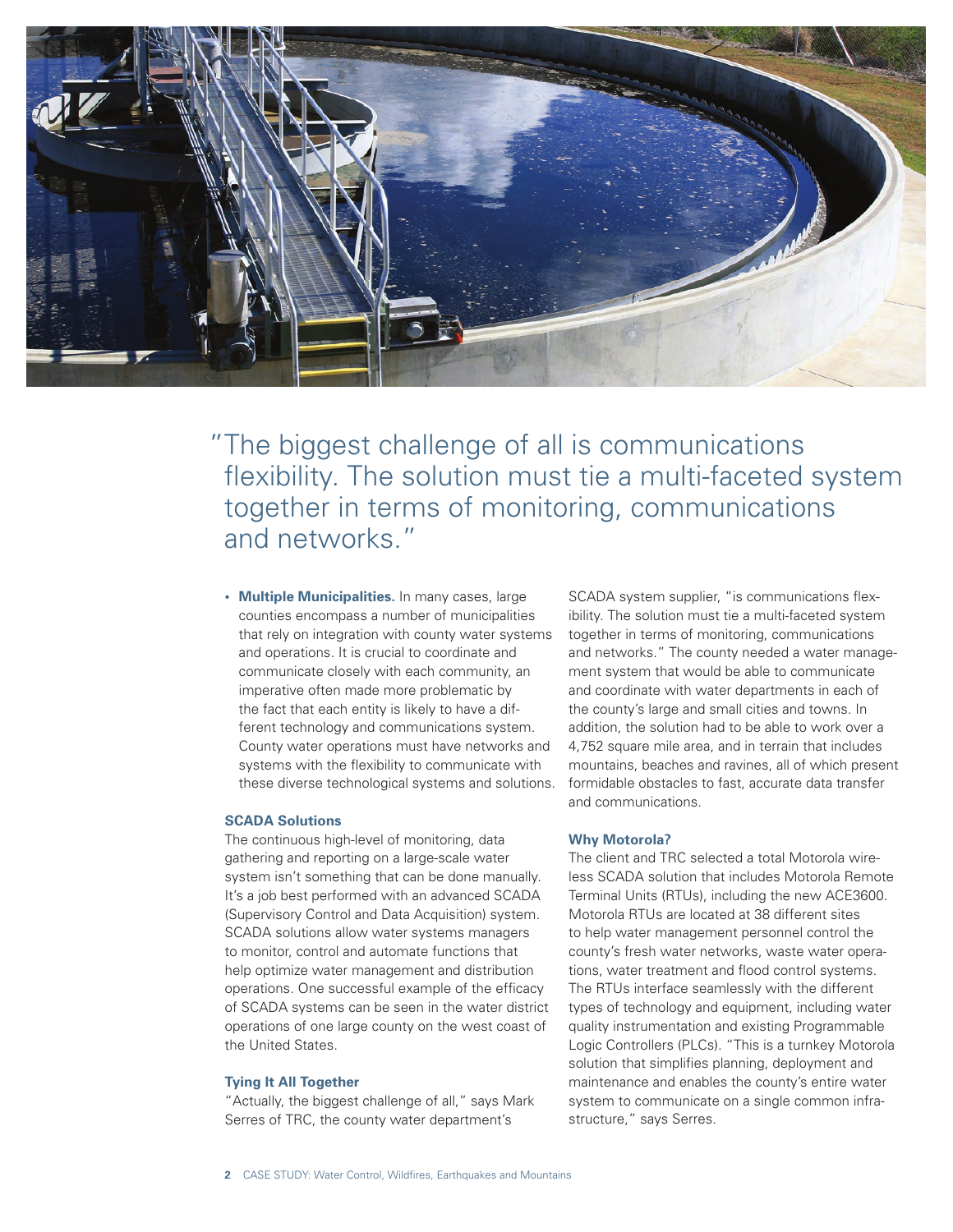#### **Advantages of Wireless**

Because of issues such as varied terrain, large coverage area and need for flexible, real-time communications, a wireless network was the optimum choice for the county. The reasons are many, and the major issue is almost never cost. It's reliability.

The county is located in a major earthquake zone, and in addition, every year it must deal with the problem of wind-driven wildfires. In an earthquake, power lines are always one of the first casualties. Cellular towers are also vulnerable to both seismic activity and fire. Under these circumstances, water is not just important, it is vital. A water department cannot wait hours or days for equipment to be repaired or re-installed. These are major public safety issues that wireless networks are best suited to solve. Serres notes, "During major wildfires, the Motorola network plays a critical role in helping the county move water around to where it is most needed to help bring the fires under control faster. That helps save property and lives."

#### **Mean Time Between Failure (MTBF)**

A crucial network measurement for the county is meantime between failure. Under critical, yet uncertain circumstances, a system must be online at all times. "Think of how many times in the last week



you had to re-boot your computer," says Serres. "It's no big deal to you, but it's a huge problem when public safety is at stake." The county's Motorola network is based on technology proven to have a meantime between failure rate of over 150,000 hours of continuous operation. Motorola RTUs can run for years without re-booting.

#### **Line-of-Sight Issues**

Wireless technology is also the most efficient and effective solution for water management SCADA networks that must be deployed in rugged, mountainous terrain. When a pump site is embedded deep in a valley, or a reservoir is surrounded by high hills or mountains, accurate, timely communications are crucial but are complicated by line-of-sight issues.

"Motorola networks are the industry leader in delivering near-line-of-sight (nLOS) and non-line-of-sight (NLOS) performance," says TRC's Serres. "The fact is, Motorola systems are designed for the integration with multiple communication strategies to meet difficult line of sight connectivity issues." The county's water management SCADA system includes seven Motorola store-and-forward sites based on technology that solves the line-of-sight problem." These sites, based on Motorola's point-to-multipoint OFDM technology, collect data from numerous RTUs in the remotest of locations up and down the coast, the foothills and the mountains, then distributes the data to the county's central water management control station where it can be viewed on a single computer.

#### **Data Normalization**

In a SCADA system containing numerous different types of networks—including two-way radio and broadband—it's important to be able to combine data from each network and transmit it directly to the water department's control center. The Motorola network's ability to accomplish this is called data normalization, and is one of the major benefits of Motorola's communications flexibility. Motorola technology can move data from a wide variety of media—VHF, UHF, 800 MHz digital trucking and 900 MHz frequencies; 2.4, 4.8, 5.2 and 5.8 GHz frequencies, fiber optics, IP and more—accurately and simultaneously. The key is simultaneously for the Motorola ACE RTU. It's simply plug and go.